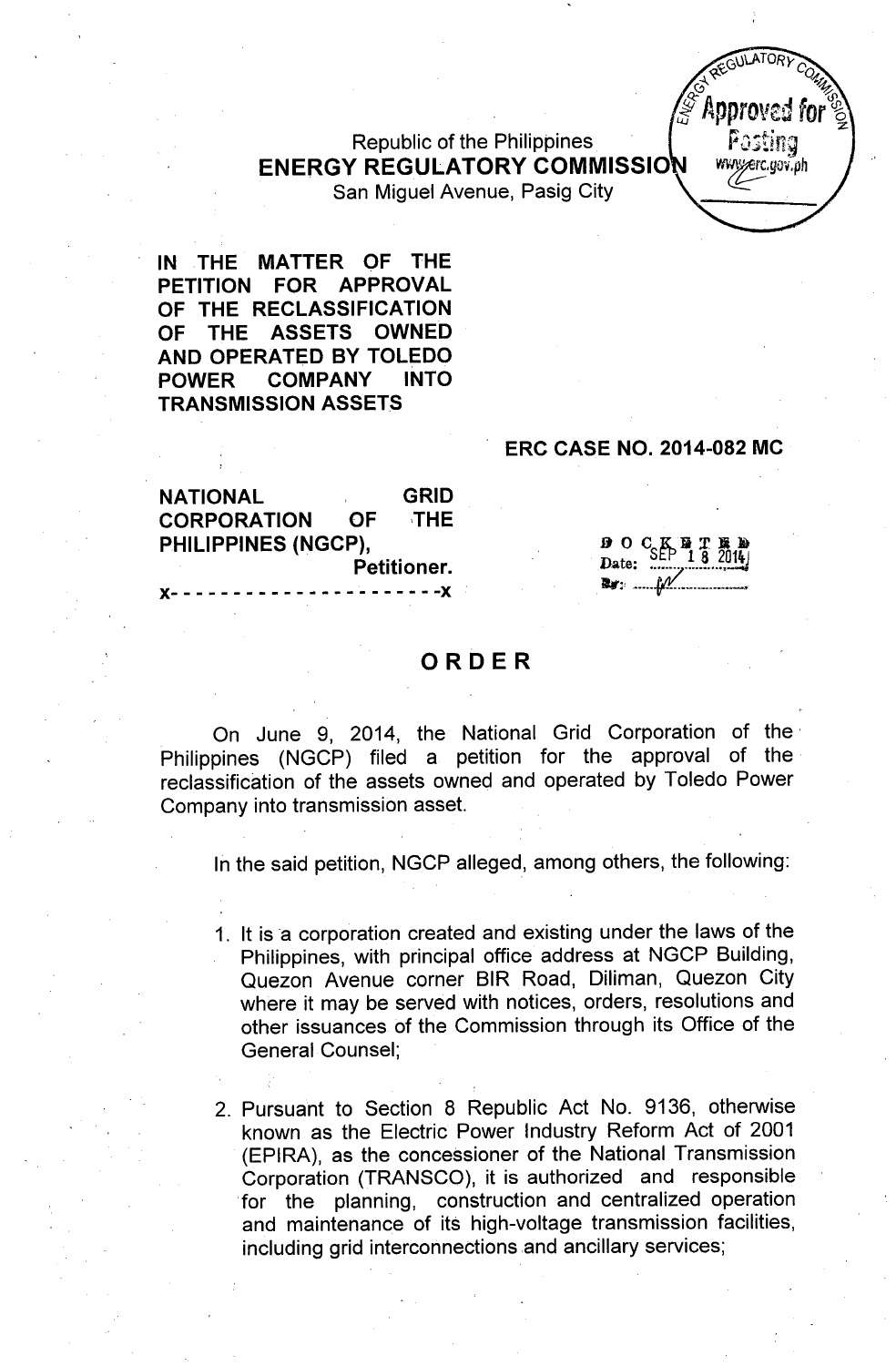### ERC CASE NO. 2014-082 MC ORDER/September 15,2014 Page 2 of 14

- 3. Toledo Power Company (TPC) is a general partnership created and existing under the laws of the Philippines with office address at Sangui, Toledo, Cebu. It is principally engaged in the business of power generation, and it owns and operates a system which is composed of the following assets (collectively referred to as the TPC System):
	- a. Toledo Substation including Toledo 2x40 MVA 138/34.5 kV transformers and 34.5 kV switchyard;
	- b. Toledo Carcon 34.5 kV double circuit line:
	- c. Carcon 34.5 kV Substation;
	- d. Carcon Sangi 34.5 kV line (3-circuits);
	- e. Carcon 2<sup>nd</sup> Lift Sangi 34.5 kV Line;
	- f. Sangi 34.5 kV Substation;
	- g. 2<sup>nd</sup> Lift 34.5 kV Substation; and
	- h. 40 MVA 138/34.5 kV transformer between CEDC and  $\mathsf{TPC}^{.1}$
- 4. The whole TPC system caters to a number of loads and generators. The following are the load customers connected to the TPC system:
	- a. Balamban Enerzone Corporation (BEZ);
	- b. Cebu III Electric Cooperative, Inc. (CEBECO III); and
	- c. Carmen Copper Corporation;
- 5. On the other hand, the following generators are presently connected to the said system:
	- a. 4x11.25MW Carmen Diesel Power Plant (DG1, DG2, DG3, and DG4);
	- b. 1x26MW Sangi Coal Power Plant (TG4); and
	- c. 1x40MW Sangi Coal Power Plant (TG5);
- 6. In addition to the generators above-mentioned, TPC is currently constructing a 1x82 MW circulating fluidized bed combustor boiler coal-fired power plant, called TPC1A Power Plant, located in Toledo City, Province of Cebu. The <code>TPC1</code> power plant is expected to be commissioned in the 3 $^{\text{rd}}$ Quarter of CY 2014. The said TPC1A Power Plant shall also be connected at the 34.5kV of the TPC system.

<sup>1</sup> The 40 MVA 138/34.5 kV transformer is included in NGCP's application entitled *"In the Matter* of *the Application for the Approval* of *the Capital Expenditure for the Acquisition* of *the Cebu Energy Development Corporation (CEO*C) *Assets Pursuant to Section* 9 of *Republic Act No.* 9136, *with Prayer for Provisional AuthoritY'* with docket number ERC Case No. 2011-133RC, filed on 22 September 2011. The case is submitted for resolution of the ERC.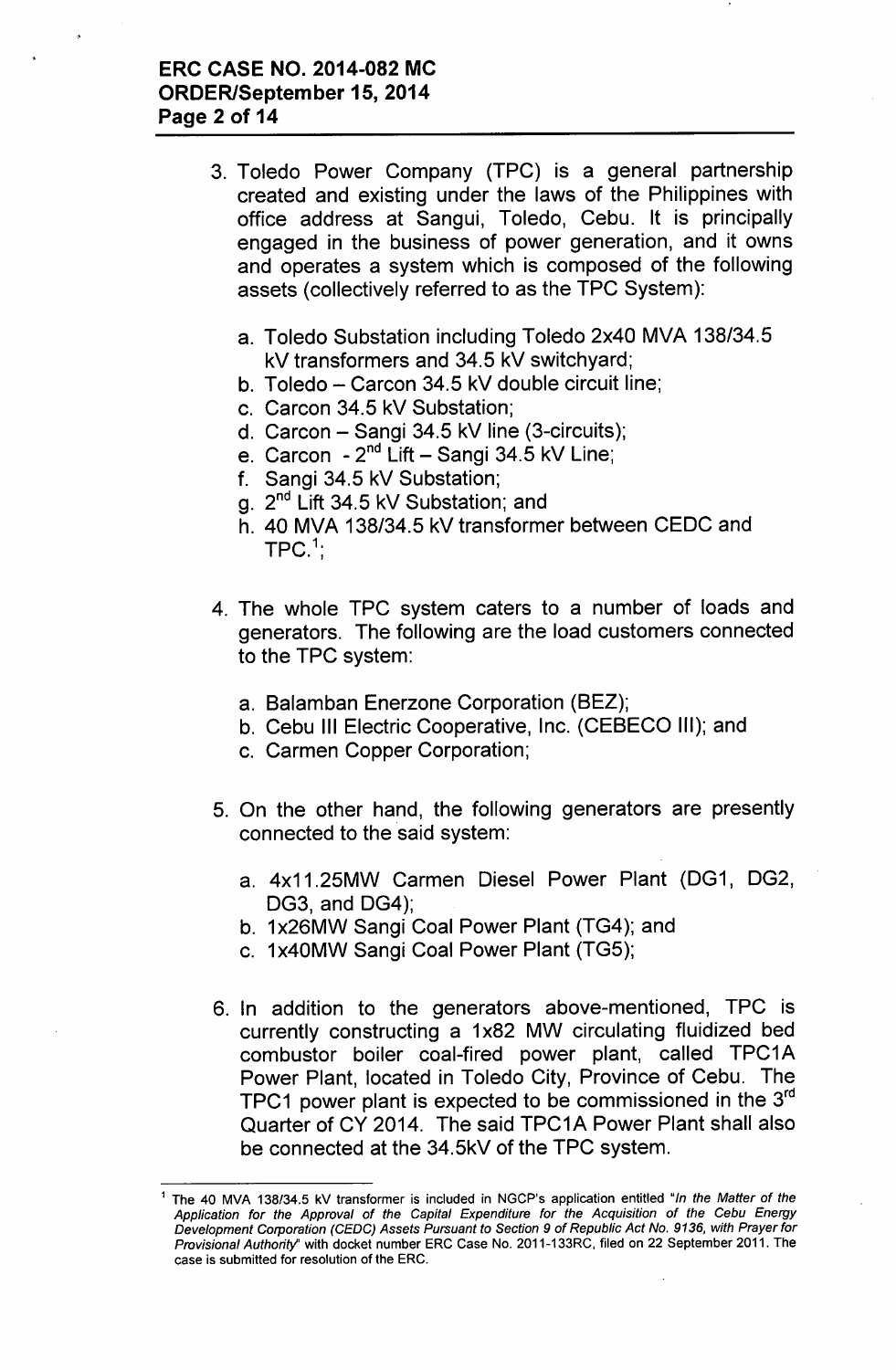A copy of the detailed Single Line Diagram showing the whole TPC System and the connection points of all loads and generators connected. thereto, including the TPC1A Power Plant, is attached to the application as Annex "A";

- 7. As can be seen from the attached diagram, the three load customers and several generators are utilizing common assets located inside the TPC System;
- 8. Moreover, Carmen Diesel Power Plant is a WESM participant trading electricity in the market and utilizes the TPC System to supply power to load customers in the Visayas and Luzon. In fact, on April 1, 2014, TPC as owner of Carmen Diesel Power Plant entered into an Interim Power Supply Agreement with Manila Electric Company (MERALCO) for supply of power which is the subject of an application for approval by the Commission; $<sup>2</sup>$ </sup>
- 9. Clearly, the transformers and lines inside the TPC System are used by generators to convey power to the loads connected to it and to other Distribution Utilities such as MERALCO. The TPC System thus acts as a transmission facility. TPC, being a generation company, is not authorized to engage in such activity;
- 10. The mandate and functions of the generation companies and the transmission provider are clearly delineated and defined under the EPIRA and the Philippine Grid Code (PGC);
- 11. The term *"Transmission of Electricity"* is defined under the PGC as *conveyance* of *electricity through the Grid.*<sup>3</sup> The. Grid refers to the high-voltage backbone system of interconnected transmission lines, substations and related facilities, located in each of Luzon, Visayas and Mindanao, or as may be determined by the ERC. $4$  The same definitior was adopted under the EPIRA Law;<sup>5</sup>

<sup>2</sup> ERC Case No. 2014-034RC

<sup>&</sup>lt;sup>3</sup> Section 1.6 of the Philippine Grid Code

 $<sup>4</sup>$  Ibid.</sup>

Section 2(ccc) of Republic Act 9136, otherwise known as the Electric Power Industry Reform Act or EPIRA.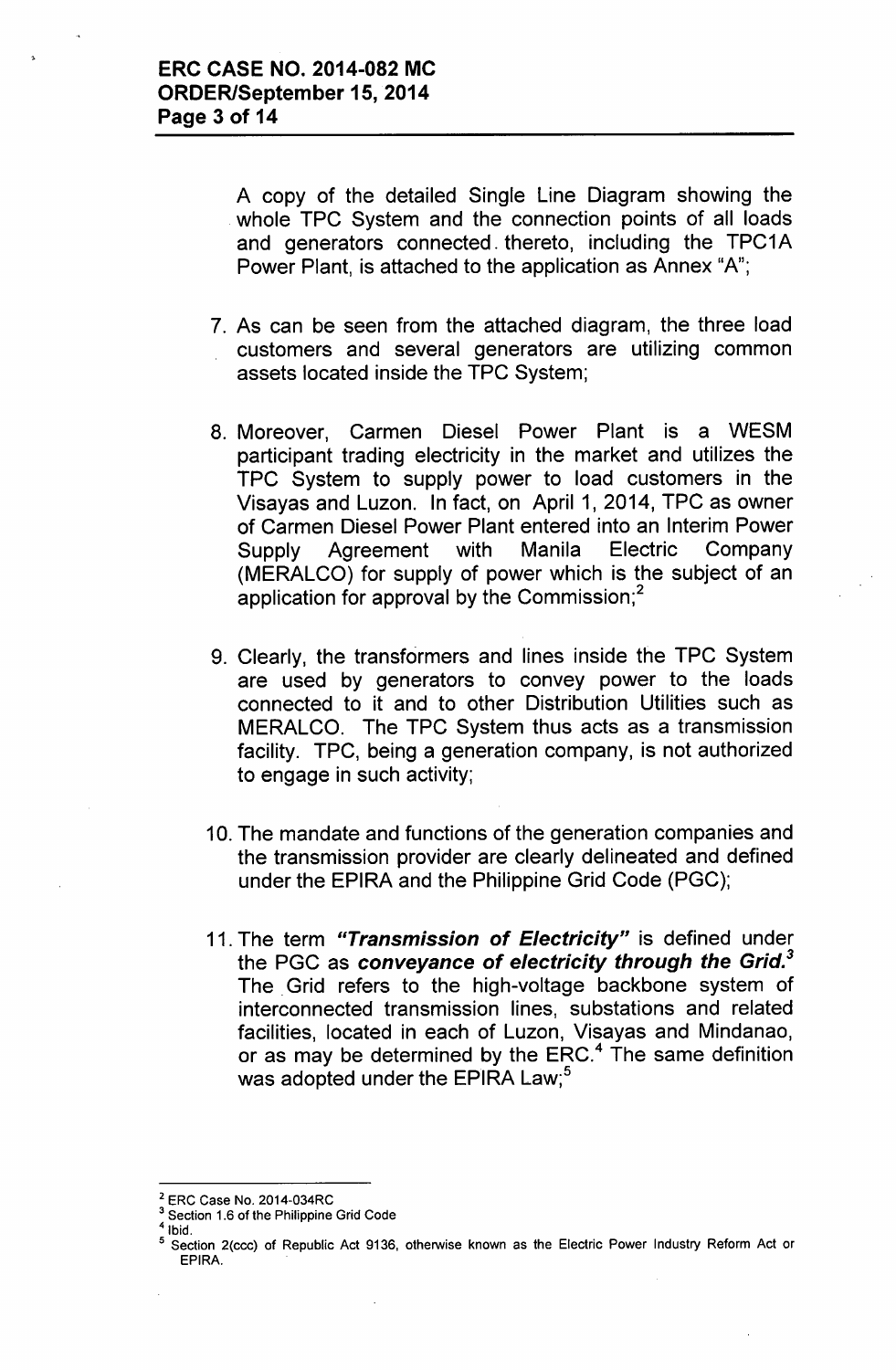12. For this purpose, TRANSCO was created pursuant to Section 8 of the EPIRA, thus:

> "There is hereby created a National Transmission Corporation hereinafter referred to as TRANSCO, which shall assume the electrical transmission function of the National Power Corporation (NPC), and have the powers and functions hereinafter granted. The TRANSCO shall assume the authority and responsibility of NPC for the planning, construction and centralized operation and maintenance of its high voltage transmission facilities, including grid interconnections and ancillary services<sup>"</sup>

- 13. Section 9 of the EPIRA Law likewise enumerated the functions of the transmission provider/system operator, as follows:
	- a. Act as system operator of the nationwide electrical transmission and subtransmission system, to be transferred to it by NPC;
	- b. Provide open and non-discriminatory access to its transmission system to all electricity users;
	- c. Ensure and maintain the reliability, adequacy, security, stability and integrity of the nationwide electrical grid;
	- d. Improve and expand its transmission facilities consistent with the Grid Code and Transmission Development Plan to be promulgated pursuant to this Act, to adequately serve generation companies, distribution utilities and suppliers requiring transmission service and/or ancillary services through the transmission system: Provided, That it shall submit any plan for expansion or improvement of its facilities for approval by the ERC;
	- e. Subject to technical constraints, provide central dispatch of all generation facilities connected, directly or indirectly, to the transmission system in accordance with the dispatch schedule submitted by the market operator, taking into account outstanding bilateral contracts; and
	- f. Undertake the preparation of the TOP;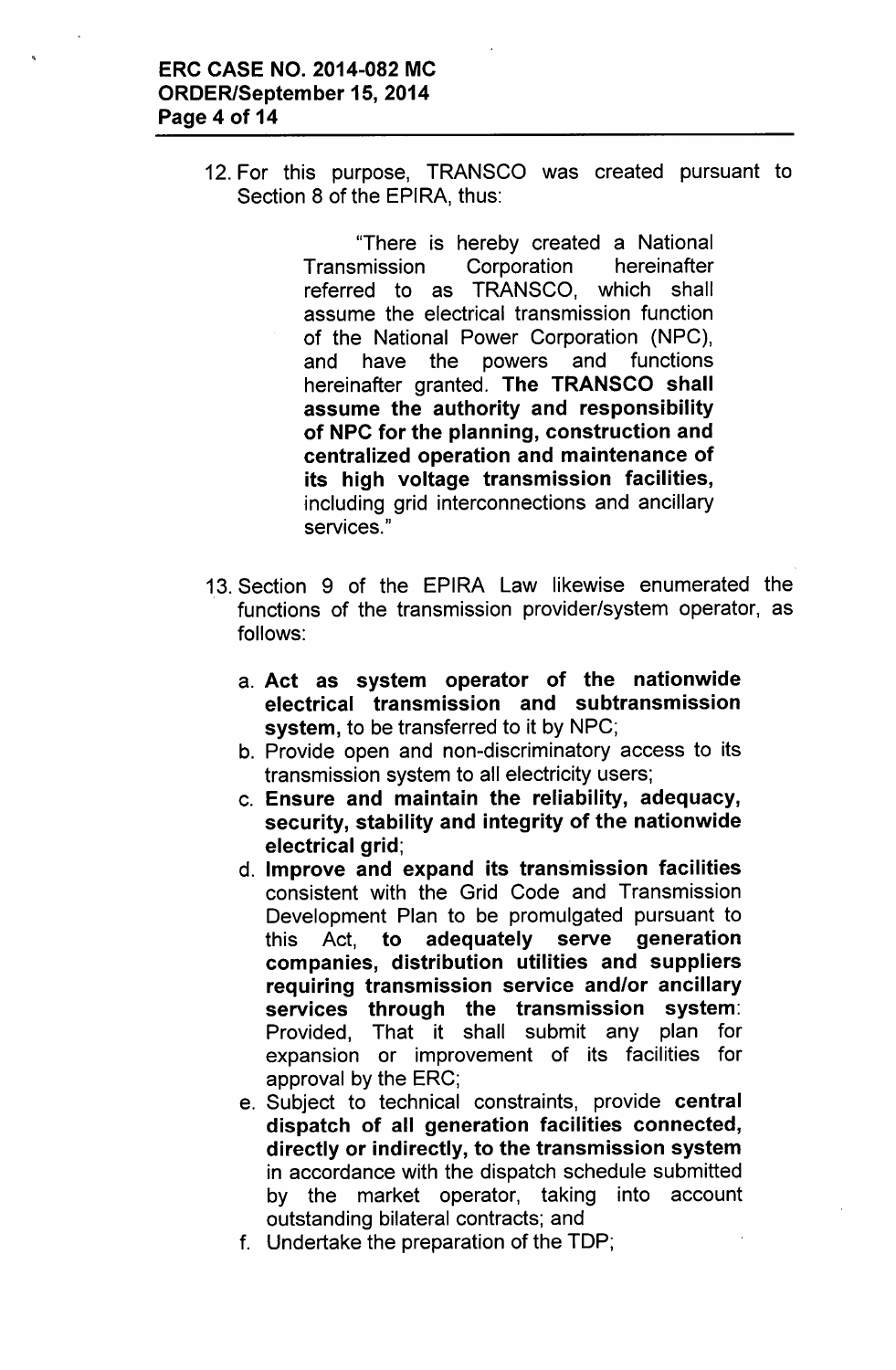- 14. On the other hand, "Generation Facility" refers to the *production of electricity by* a *generation company* or a co-generation facility;<sup>6</sup>
- 15. Clearly, the function of a generation company is limited by the EPIRA and Philippine Grid Code to the production of electricity. It cannot engage in the business owning and operating a transmission facility and conveying power directly to loads, for only TRANSCO may own such facilities. Thus, Section 8 of Republic Act 9136 provides:

# "Except as provided herein, no person, company or entity other than TRANSCO shall own any transmission facilities."

16. The only exception to such rule is found in Section 9 of the same law when it allowed a Generation Company to construct, own and operate a dedicated point-to-point limited transmission facilities. This exemption, however, is bounded by numerous strict limitations. Section 9 provides:

> "A generation company may develop and own or operate dedicated point-to-point limited transmission facilities that are consistent with the TOP: Provided, That such facilities are required *only* for the purpose of connecting to the transmission system, and are used solely by the generating facility, subject to prior authorization by the ERC; Provided, further, That in the event that such assets are required for competitive purposes, ownership of the same shall be transferred to the TRANSCO at a fair market price: Provided, finally, That in the case of disagreement on the fair market price, the ERC shall determine the fair market value of the asset." (Emphasis supplied)

17. This rule is reiterated in Rule 5, Section 5 of the Implementing Rules and Regulations of the EPIRA Law when it provides:

<sup>&</sup>lt;sup>6</sup> Section 2(y) of the EPIRA Law and Section 1.6 of the Philippine Grid Code.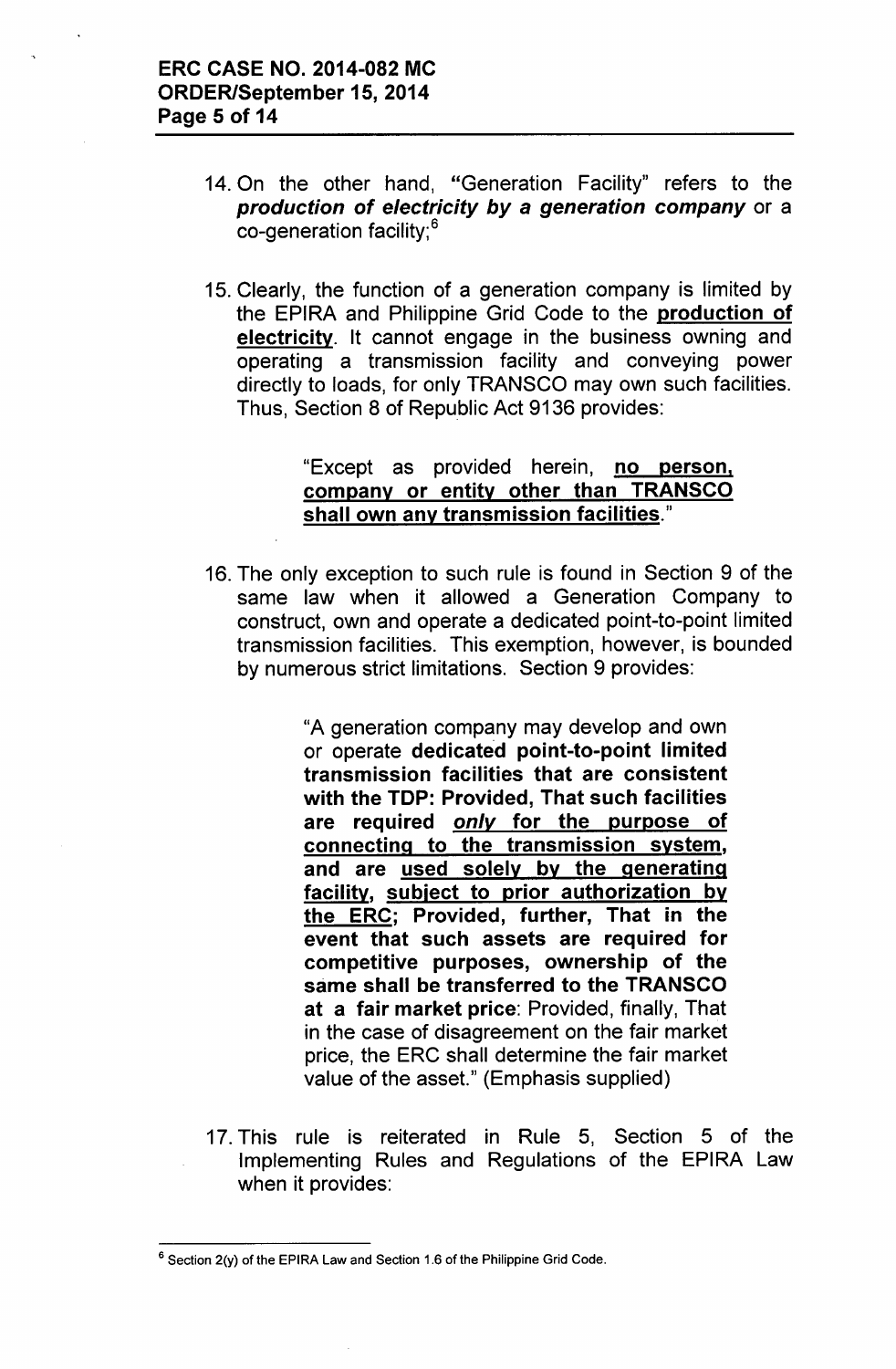"Section 5. Dedicated Point-to-Point limited Transmission Facility of a Generation' Company.-

- "(a) Subject to prior authorization from ERC, TRANSCO or its Buyer or Concessionaire may allow a Generation Company to develop, own and/or operate dedicated point-topoint limited transmission facilities: Provided, that:
	- "(i) Such dedicated point-to-point limited transmission facilities are required only for the purpose of connecting to the Grid which will be used solely by the Generation Facility, and are not used to serve End-Users or Suppliers directly;
	- "(ii) The facilities are included and consistent with the TCP as certified by TRANSCO or its Buyer or concessionaire; and
	- "(iii) Any other documents that may be required by the ERC." (Emphasis Supplied)
- 18. Based on the above-quoted provisions of the law, in order for a generation company to own dedicated point-to-point limited transmission facilities, it should comply with all of the following requisites:
	- 1) the dedicated point-to-point limited transmission facilities should be consistent with the TOP;
	- 2) its use is solely for the purpose of connecting to the transmission system;
	- 3) it should be used solely by the generating facility;
	- 4) it should be constructed with prior authorization by the ERC; and
	- 5) it should not be used to serve end-users and suppliers directly;
- 19. In this case, the assets composing the TPC System does not comply with any of *the* requisites above-mentioned. The assets inside the TPC System are not dedicated pointto-point limited transmission facilities; they are not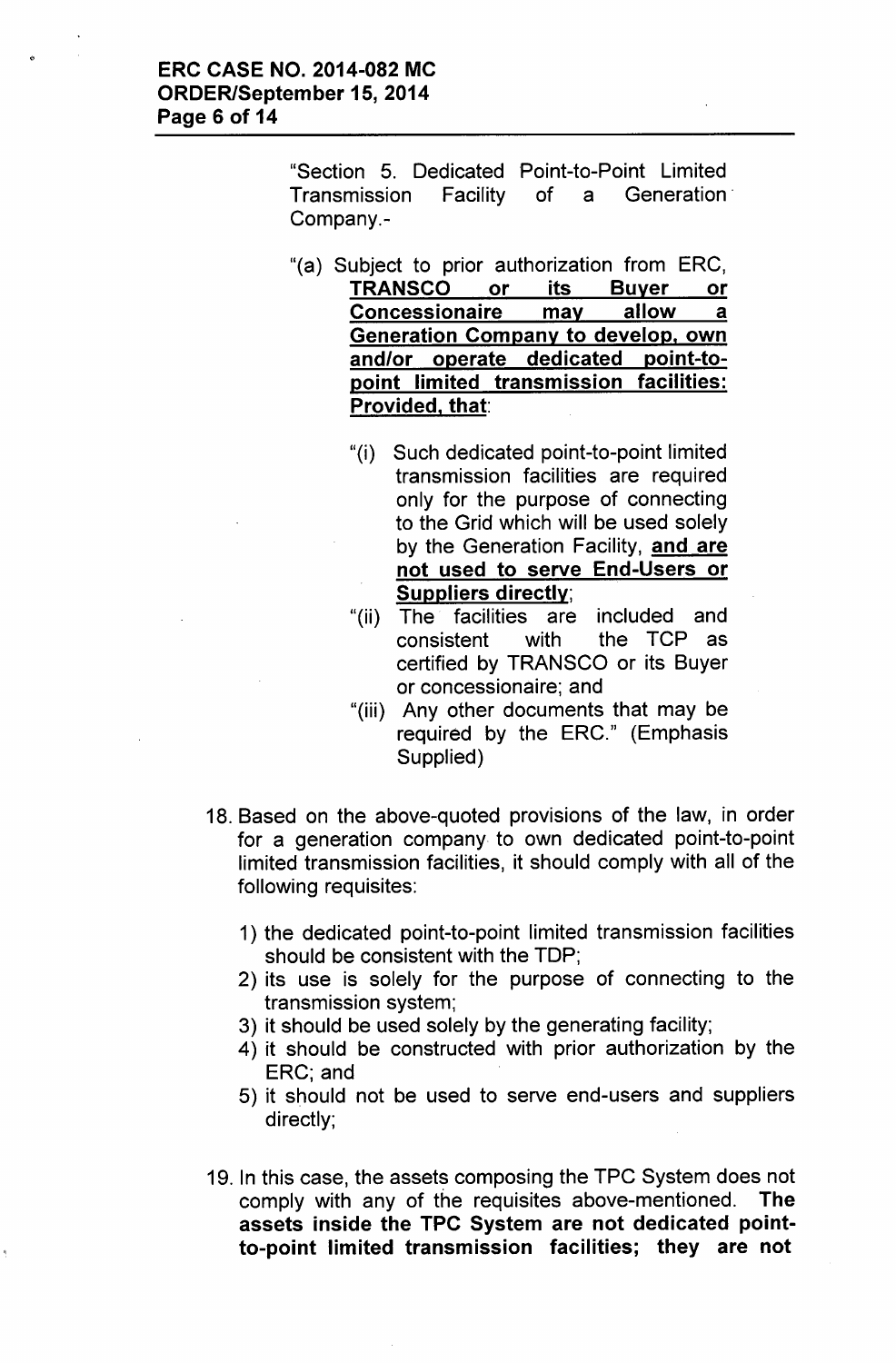$\ddot{ }$ 

consistent with the TOP; they are not solely used by the generating facility; they are not used by a generator solely for purpose of connecting to the transmission system; and that TPC uses all these assets to serve the end-users directly. Hence, the ownership and operation of these assets performing transmission functions should be transferred to NGCP, as concessionaire of TRANSCO;

- 20. Further, the EPIRA provides that if a dedicated point-to-point limited transmission facility is being used for competitive purposes, the ownership of the same shall be transferred to the TRANSCO. Competitive purpose means that the transmission facility must not be used by a generation company for a potential unfair market advantage over its competitors;
- 21. This rule is likewise stated in Rule 5, Section 4(k) of the Implementing Rules and Regulations of the EPIRA Law:

"Section 4. Obligations of a Generation Company.-

#### xxx

"(k) A Generation Company that owns a dedicated point-to-point limited transmission facility shall transfer ownership of such facility to the TRANSCO at a fair market price in the event that such facility is required for competitive purposes as prescribed in Section 5 (b) of this Rule."

22. In addition, Rule 5, Section 5 of the IRR states:

"Section 5. Dedicated Point-to-Point limited Transmission Facility of a Generation Company.-

"(a) In the event that such assets are required for competitive purposes, ownership of the same shall be transferred to the TRANSCO at a fair market price. In case of disagreement on the fair market price, the ERC shall determine the fair market value of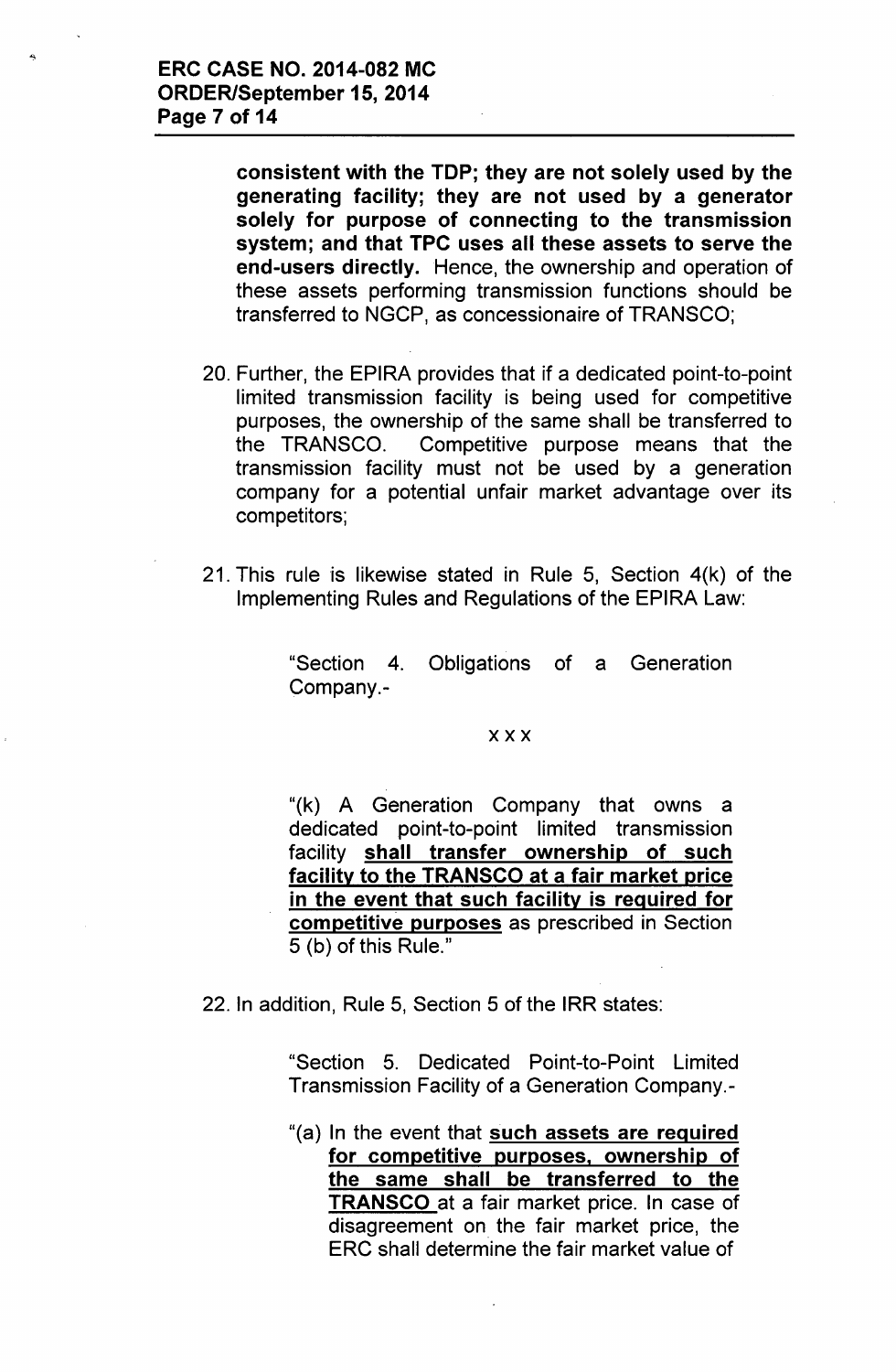such asset, either directly or through such dispute resolution mechanism as ERC may specify."

- 23. Competitive purpose means that the transmission facility must not be used by a generation company for a potential unfair market advantage over its competitors. In this case, TPC's generation facilities directly serve other load customers through its facilities, to the disadvantage of other generation companies who are not given the opportunity to supply power to these load customers;
- 24. In sum, the assets inside the TPC System are actively performing transmission functions by conveying power from the generators to the load customers. Under the EPIRA Law and its IRR, TPC may not own these transmission facilities for these assets are not dedicated point-to-point limited transmission facilities. Further, these assets are used to serve end-users directly and are used for competitive purposes;
- 25. It is thus imperative that the subject assets be reclassified to full transmission assets, otherwise, gross and blatant violation of the EPIRA provisions will be committed;
- 26. This is in consonance with several rulings of this Honorable Commission, thus:
- a. In ERC Case No. 2010-156RC entitled *"In the Matter of the Approval of the Electric Power Purchase Agreement between Cebu* 1. *Electric Cooperative, Inc. and Cebu Energy Development Corporation,"?* Case No. 2010- 100RC entitled *"In the Matter of the Approval of the Electric Power Purchase Agreement between Mactan Electric Com{!*a*ny, Inc. and Cebu Energy Development Corporation;"* and Case No. 2010-095 entitled *"In the Matter of the Approval of the Electric Power Purchase Agreement between Bohol* 1 *Electric Cooperative, Inc. and Cebu Energy Development Corporation,"9* the ERC ruled as follows:

 $7$  ERC Decision dated 01 August 2011

<sup>&</sup>lt;sup>8</sup> ERC Decision dated 03 October 2011

<sup>&</sup>lt;sup>9</sup> ERC Decision dated 26 September 2011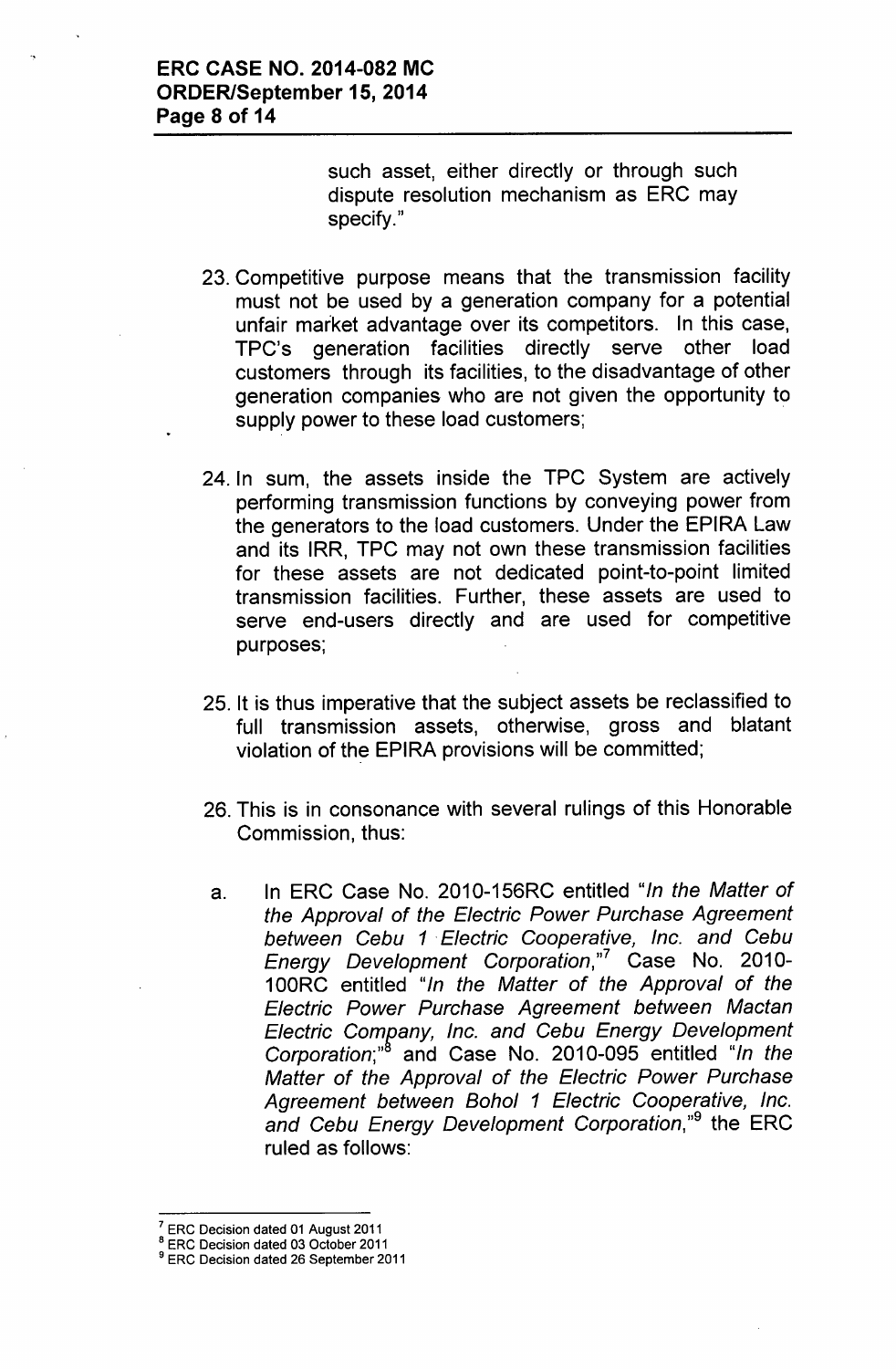"However, the Sangi to Talavera 138kV, 5.1 kilometer Double Circuit Transmission Line does not qualify as a dedicated point-topoint limited facility considering that the same line is not solely used to connect CEDC's plant to the grid (NGCP Talavera Substation) but also used to transmit power to VECO through the 138kV CEDC-Colon Line and another line to CEBECO III and Balamban Enerzone Corporation. x x x

"The Commission believes that the 5.1 kilometer Sangi to Talavera Double Circuit 138kV Transmission Line should be owned, operated and maintained by the NGCP. Thus, the cost of the said line should be reimbursed by NGCP to CEDC and should not be recovered through the generation rate for the following reasons:

"a. There was no approval from the Commission for the implementation or construction of the said line;

"b. The EPIRA provides that a generation company is only allowed to own or operate dedicated point-to-point limited transmission facilities required only for the purpose of connecting to the transmission system and are used solely by the generating facility, subject to prior authorization by the Commission; and

"c. On the basis of the definitions provided under the Commission's Resolution No. 41, Series of 2006, the 5.1-kilometer Sangi to Talavera Double Circuit 138kV Transmission Line is considered as a transmission asset that should be owned by TRANSCO/NGCP." (Emphasis supplied.)

b. In ERC Case No. 2010-032 MC entitled *"In the Matter of the Petition for Approval of the Reclassification of the National Transmission Corporation Subtransmission*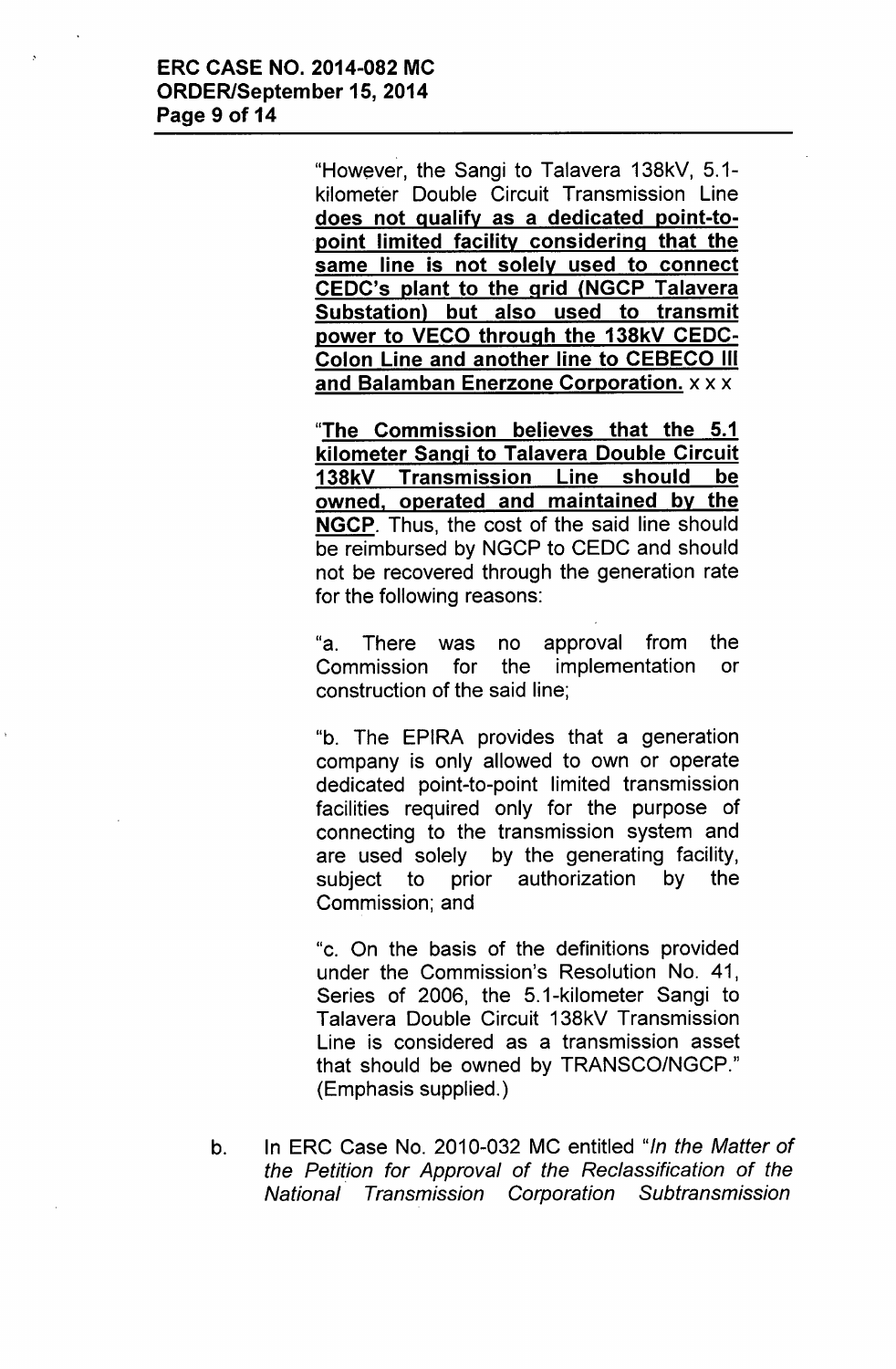Asset *to Full Transmission* Asset *Serving the Dingle-Passi Lines in Iloilo*,"<sup>10</sup> the ERC ruled as follows:

"Based on the foregoing provision, the Commission may only reclassify TRANSCO's subtransmission asset to a transmission asset when the generator, which intends to transmit electricity to the Grid, is connected to said subtransmission asset.

xxx

"WHEREFORE, the foregoing premises considered, the petition filed by Central Azucarera De San Antonio, Inc. (CASA) for approval of the reclassification of the National Transmission Corporation's (TRANSCO) Subtransmission Asset to full transmission asset serving Dingle-Passi Lines in Iloilo is hereby APPROVED subject to the condition that CASA's bagasse power plant should connect to the Dingle-Passi 69 kV Line and only the portion of the said line where CASA's plant is connected shall be reclassified as transmission asset." (Emphasis supplied.)

c. In ERC Case No. 2009-180RC entitled *"In the Matter* of *the Application for Approval* of *the Maximum Allowable Revenue for the Third Regulatory Period (2011-2015)* of *the National Grid Corporation* of *the Philippines During the Regulatory Reset Process for the Third Regulatory Period in Accordance with the Alternative Form* of *Rate Setting Methodology under the Rules in Setting Transmission Wheeling Rates*,"<sup>11</sup> the ERC ruled:

> 'The La-Trinidad-Calot 69kV line is classified as Transmission asset since during off-peak hours, a generator connected to that line delivers power to the grid."

<sup>10</sup> Decision dated 01 December 2010.

<sup>1111</sup> ERC Order dated 06 July 2011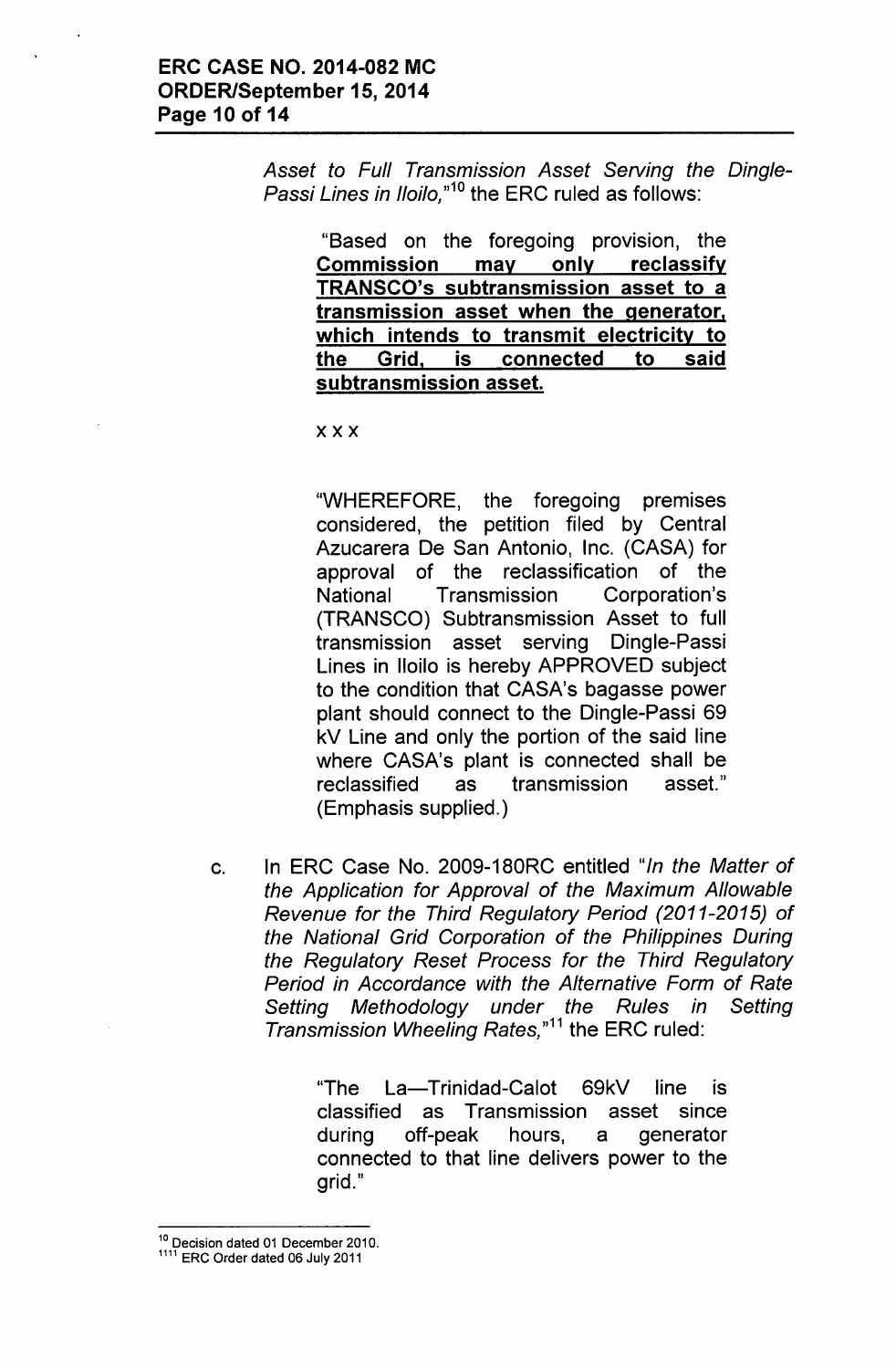- 27. In view of the foregoing, the assets comprising the TPC System should be immediately reclassified as transmission assets and its ownership, operation and maintenance should be immediately turned over to NGCP, as concessionaire of TRANSCO; and
- 28. It prays that the instant petition be granted and the following assets owned by Toledo Power Company be reclassified as Transmission Assets and its ownership and operation be turned over to NGCP:
	- 1. Toledo Substation including Toledo 2x40 MVA 138/34.5 kV transformers and 34.5 kV switchyard;
	- 2. Toledo Carcon 34.5 kV double circuit line;
	- 3. Carcon 34.5 kV substation;
	- 4. Carcon Sangi 34.5 kV line (3-circuits);
	- 5. Carcon 2<sup>nd</sup> Lift Sangi 34.5 kV line;
	- 6. Sangi 34.5 kV substation; and
	- 7. 2<sup>nd</sup> Lift 34.5 kV substation

Finding the said petition sufficient in form and substance with the required fees having been paid, the same is hereby set for jurisdictional hearing, expository presentation, pre-trial conference and evidentiary hearing on October 16, 2014 (Thursday) at ten o'clock in the morning (10:00 A.M.) at the ERC Hearing Room, 15<sup>th</sup> Floor, Pacific Center Building, San Miguel Avenue, Pasig City.

NGCP is hereby directed to cause the publication of the attached Notice of Public Hearing, at its own expense, once *(1x)* in a newspaper of general circulation in the Philippines, with the date of the publication to be made not later than ten (10) days before the scheduled date of initial hearing. It is also directed to inform the consumers, by any other means available and appropriate, of the filing of the instant petition, its reasons therefor, and of the scheduled hearing thereon.

Let copies of the petition, this Order and the attached Notice of Public Hearing be furnished the Office of the Solicitor General (OSG), the Commission on Audit (COA), and the Committees on Energy of both Houses of Congress. They are hereby requested, if they so desire, to send their duly authorized representatives at the scheduled hearing.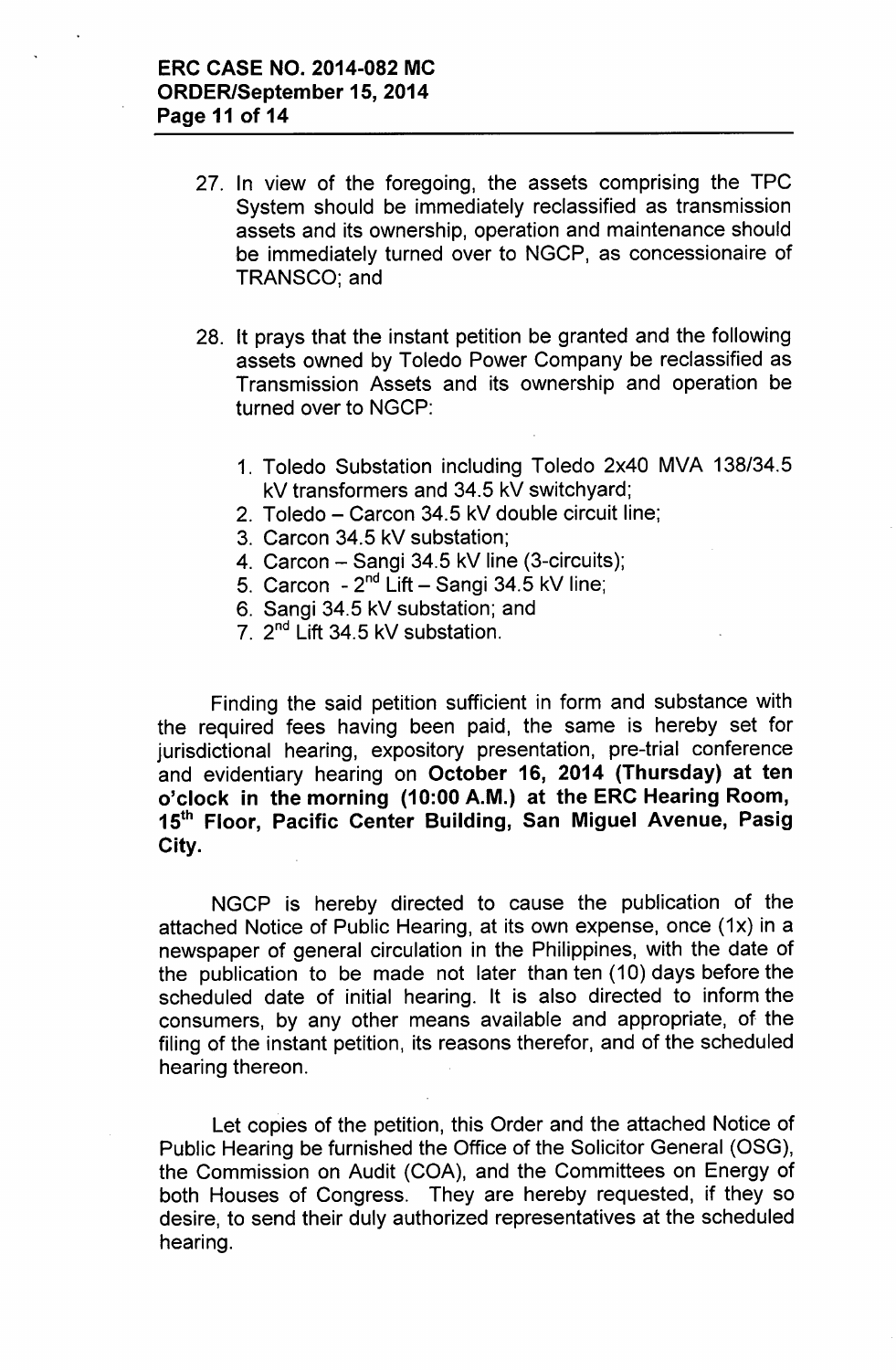Likewise, let copies of this Order and the attached Notice of Public Hearing be furnished the Office of the Mayor of Quezon City for the appropriate posting thereof on its bulletin board.

NGCP is hereby directed to furnish all those making requests therefor with' copies of the petition and its attachments, subject to reimbursement of reasonable photocopying costs.

On the date of the initial hearing, NGCP must submit to the Commission its written Compliance with the jurisdictional requirements attaching therewith, methodically arranged and duly marked, the evidences on the actual posting and publication of the Notice of Public Hearing consisting of a certification issued to that effect, signed by the afore-mentioned Mayor or his duly authorized representative, bearing the seal of his office, and the affidavit of the Editor or Business Manager of the newspaper where the said Notice of Public Hearing was published together with the complete issue of the said newspaper, and such other proofs of compliance with the requirements of the Commission.

NGCP and all interested parties are directed to submit, at least five (5) days before the date of initial hearing and pre-trial conference, their respective Pre-trial Briefs containing, among others:

- a) A summary of admitted facts and proposed stipulation of facts;
- b) The issues to be tried or resolved;
- c) The documents or exhibits to be presented, stating the purposes and proposed markings therefore; and
- d) The number and names of the witnesses, with their written testimonies in an individual affidavit form, to be attached to the Pre-trial Brief.

Failure of NGCP to submit the required Pre-trial Brief and Judicial Affidavits of its witnesses within the prescribed period shall be a ground for cancellation of the scheduled hearing, and the resetting of which shall be six (6) months from said date of cancellation.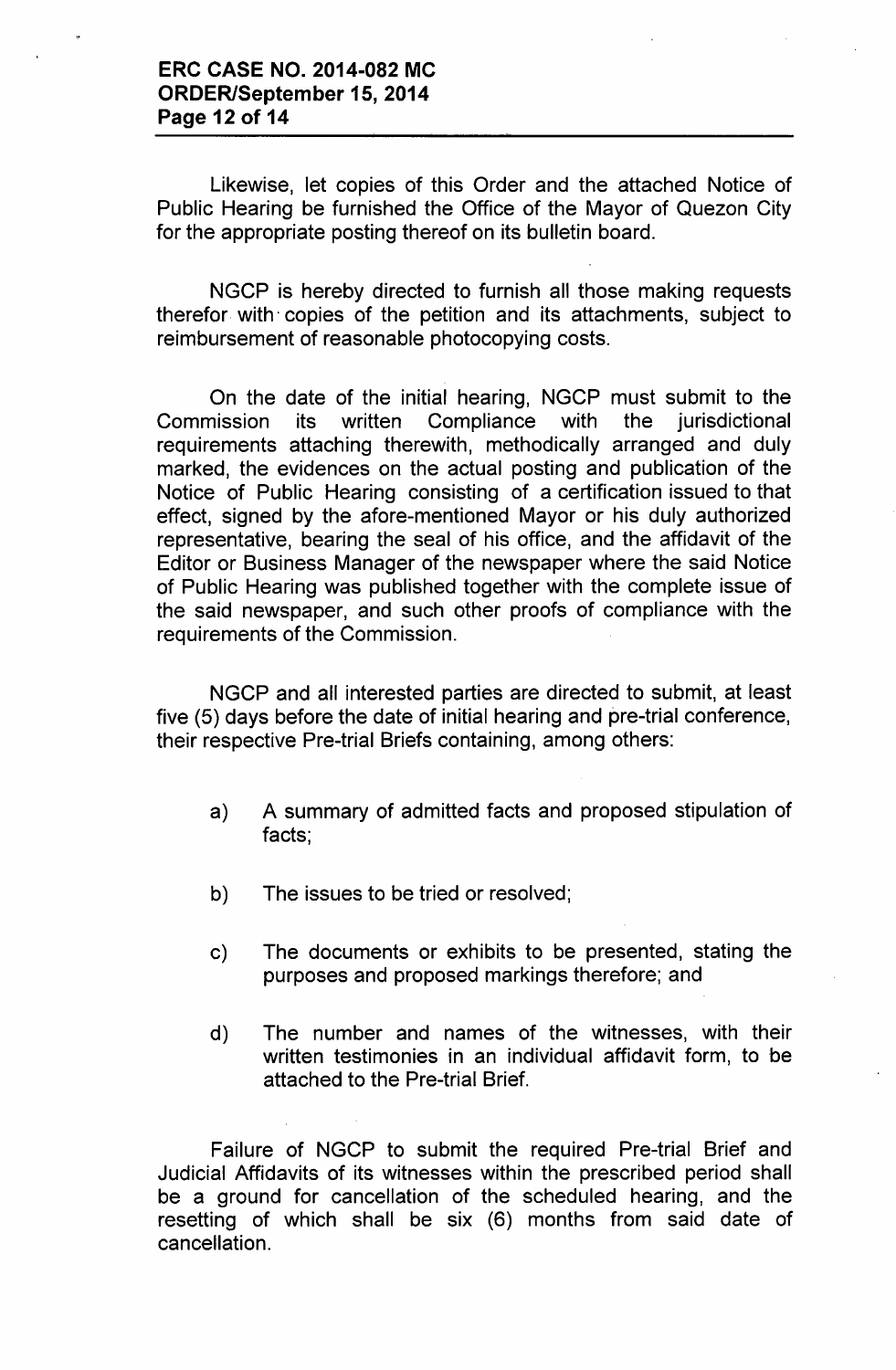As part of the pre-trial conference, NGCP must also be prepared to make an expository presentation of its petition, aided by whatever communication medium that it may deem appropriate for the purpose, in order to put in plain words and explain, for the benefit of the consumers and other concerned parties, what the petition is all about and the reasons and justifications being cited in support thereof.

#### **SO ORDERED.**

Pasig City, September 15, 2014.

FOR AND BY AUTHORITY OF THE COMMISSION:

*~ A~.-* CRUZ-DUCUT Chairperson

'-

LVB/NUS/Reclassification/2014-082 MC NGCP ORD.doc